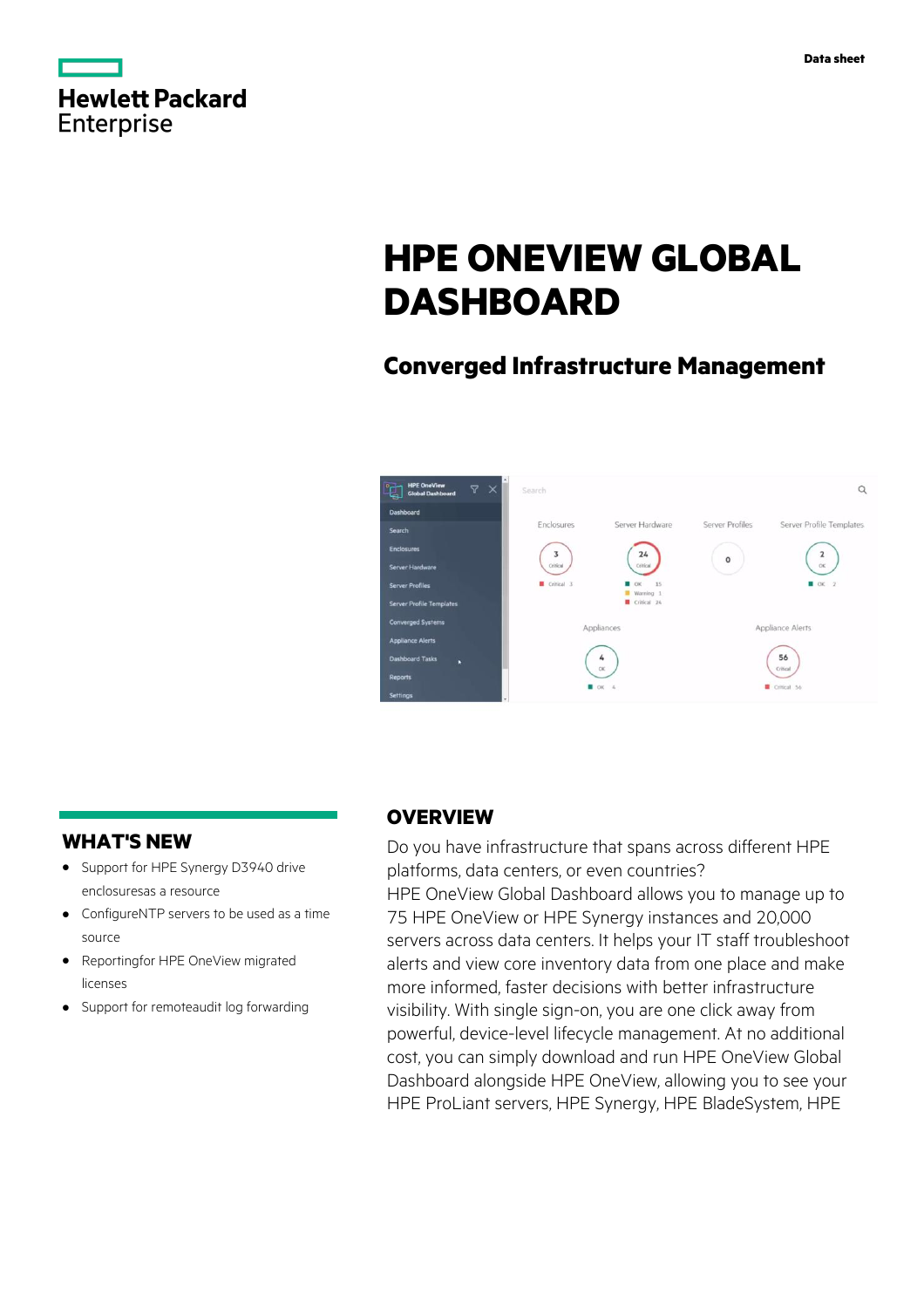Apollo, HPE Alletra, HPE 3PAR, HPE Primera, HPE Superdome and HPE Superdome Flex systems as one infrastructure.

### **FEATURES**

#### **Unified View of Infrastructure Across Data Centers in Multiple Locations**

The HPE OneView Global Dashboard provides a unified view of the health of HPE servers, profiles, enclosures, HPE Synergy frames, HPE 3PAR, and HPE Nimble Storage systems across multiple appliances for ease of management.

Provides a unified view across multiple versions of HPE OneView and HPE Synergy Composer. HPE OneView Global Dashboard is compatible with all supported HPE OneView releases.

Aggregates critical activities from multiple appliances into a single feed to quickly identify issues occurring on monitored hardware for prompt resolution.

Generates reports for monitored assets to view inventory, including firmware versions as well as compliance that allow you to verify that your equipment meets corporate standards.

One click navigation with single sign-on in context launch of managed resources.

#### **Easy Access to Reporting of Inventory, Health Status, and Licensing**

The HPE OneView Global Dashboard delivers reports that make it easy to identify what does not comply with your firmware baseline to accelerate configuration compliance and consistency.

Integrated reporting allows you to see server hardware inventory, including associated firmware versions.

Quickly verify that there are not duplicate resource identification numbers (serial number, World Wide Identifier (WWID)), in your environment.

The licensing report enables you to track used HPE OneView licenses across multiple appliances.

#### **Faster Decisions Enabled by Near Real Time Search Feature**

The HPE OneView Global Dashboard has a Smart Search function that delivers access to devices of interest across data centers in seconds for better visibility, enabling you to make faster decisions.

Search for attributes associated with a resource to quickly find and navigate to the desired item.

Easily filter a view down to the set of resources that are having problems, enabling you to focus on only those items that need remediation.